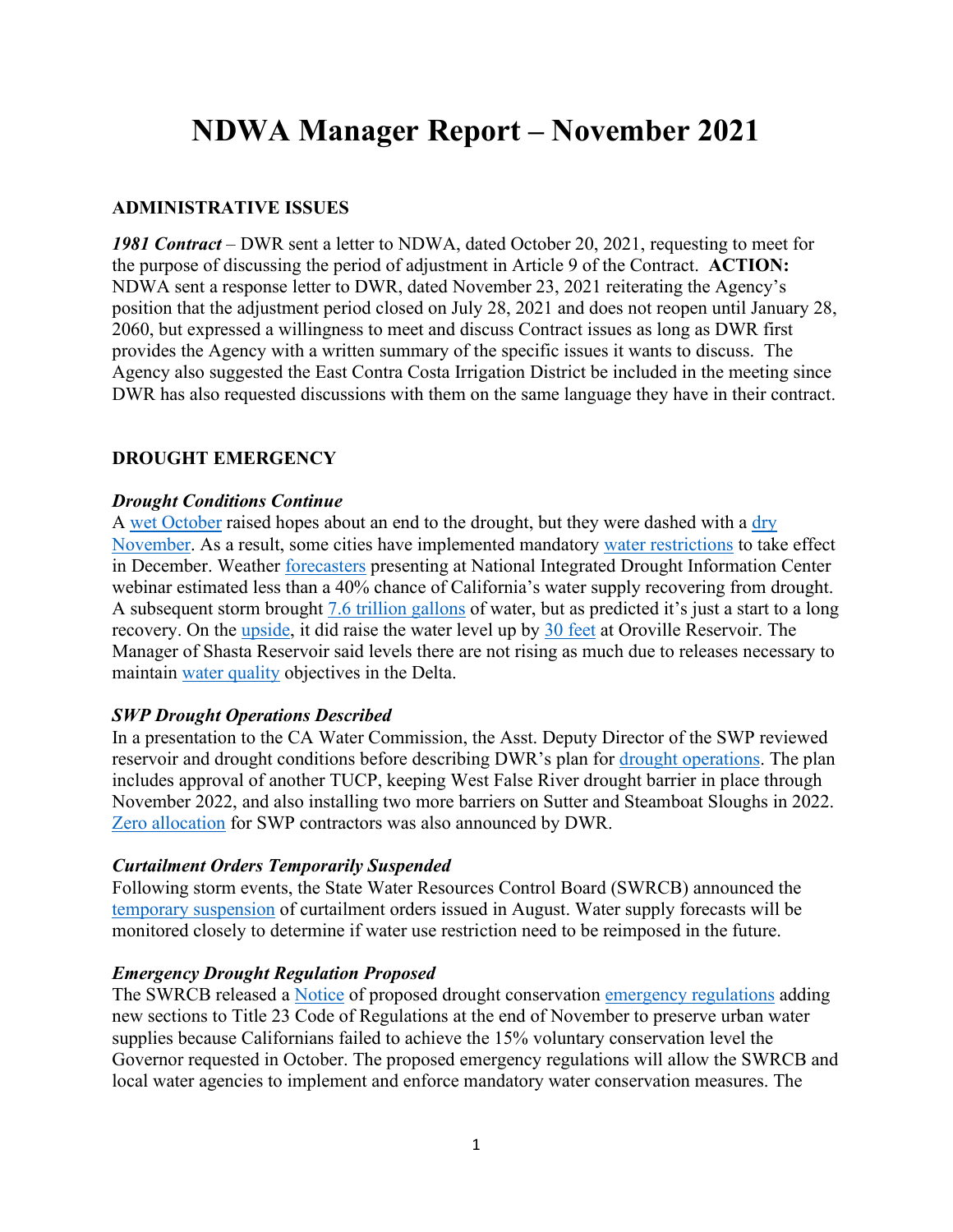deadline to submit written comments is December 23, 2021 and these emergency regulations will be adopted by the water board at its January 4, 2022 meeting.

## *Delta Drought Barrier to Stay in Place*

DWR is seeking approval to notch the West False River [Drought Barrier](https://mavensnotebook.com/2021/11/09/delta-stewardship-council-dwr-discusses-plan-to-keep-delta-drought-barrier-in-place/) in January and to leave the barrier in place through November 2022. Criteria developed by DWR for determining when drought barriers are no longer needed in the Delta requires 73 inches of precipitation on the 8- River Index and combined water storage of 6.5 million acre-feet in Oroville and Shasta to be met by April 30, 2022. If met, then the Sutter and Steamboat Slough barriers will not be installed and the False River barrier will be removed.

## **LEGISLATIVE LATEST**

## *New Bureau Commissioner Confirmed*

An expert on water rights from Nevada, Camille Touton, was [confirmed](https://www.reviewjournal.com/news/politics-and-government/touton-confirmed-as-commissioner-of-the-bureau-of-reclamation-2472150/) by the U.S. Senate to be the commissioner of the U.S. Bureau of Reclamation. She will oversee Colorado River management and other water issues that affect the Western United States.

## *Congressional Request to Export Stormwater Flows*

A delegation of Republican Congressmen sent a letter to President Biden and Governor Newsom requesting a state of emergency be declared that will allow [more water to be exported](https://www.kvcrnews.org/california-news/2021-11-02/rep-calvert-and-fellow-ca-republicans-request-water-state-of-emergency) from the Delta during storm events.

## *Oversight Hearing on Water Ops Requested*

Congressman David Valadao (R-Hanford) requested a [formal oversight hearing](https://www.kget.com/news/local-news/rep-valadao-requests-oversight-hearing-over-halt-on-water-operations-plan-impacting-central-valley/) on the Biden Administration's effort to replace the biological opinions guiding the coordinated operations of the CVP and SWP that was adopted in 2020 by the Trump Administration. Democrat committee chairs have not responded to the request.

#### *Heat Ranking System Proposed*

After experiencing some record-breaking summer heat in 2021, the State Legislature adopted legislation to create a [heat ranking system](https://www.accuweather.com/en/weather-news/california-1st-of-its-kind-heat-ranking-system/1053542) for defining danger levels, similar to ranking hurricanes. It will include a heat wave warning system and the opening of cooling centers.

## **DELTA DOWNLOAD**

## *Delta Water Quality Control Plan Update Moving Forward*

The SWRCB will hold an informational briefing on December 8, 2021 to announce the next steps in moving forward with the implementation of the Lower San Joaquin River flow objectives adopted in 2018 and the upcoming release of new flow objectives in the Sacramento River/Delta for public comment. Agricultural water districts are [not happy](https://agalert.com/story/?id=15394) with the Newsom Administration's decision to [discontinue development](https://www.mantecabulletin.com/news/local-news/newsom-adminstration-breaks-water-talks/) of Voluntary Agreements with San Joaquin River and tributary stakeholders and instead pursue substantially [increased flows](http://www.westsideconnect.com/community/state-water-board-ends-local-voluntary-agreement/article_6aeecfb6-3da4-11ec-8db7-dba41a1849b6.html) to benefit fish.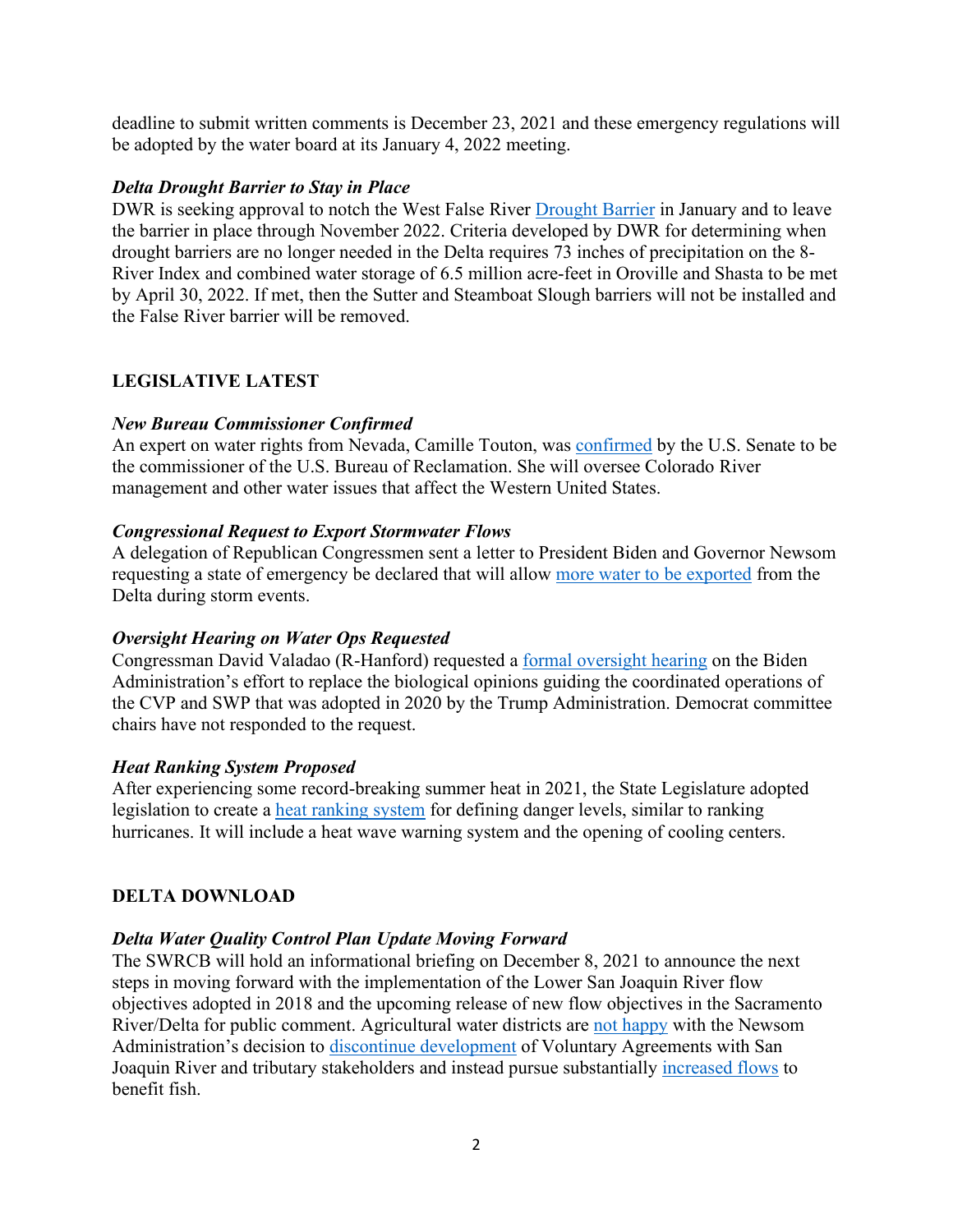## *Interim Delta Flow Plan Proposed*

After just two years of implementation and several lawsuits, the biological opinions for the operation of the CVP and SWP are poised to change once again. Just before Thanksgiving, the Biden Administration filed in federal court to have an interim [Delta pumping plan](https://sjvsun.com/ag/ahead-of-thanksgiving-biden-newsom-admin-press-judge-to-adopt-calif-water-restrictions/) developed in coordination with state agencies to replace the current biological opinions while the Biden Administration completes a new set of operation rules. The interim operations prioritize water deliveries for municipal and industrial users in order to meet minimum health and safety needs. The Friant Water Authority immediately released a statement [opposing](https://static1.squarespace.com/static/58c2eccc15d5db46200ea426/t/619ec441962f9d1b879676c2/1637794881434/20211124+FWA+Statement+on+IOP.pdf) the interim rules and many [agricultural organizations](https://agnetwest.com/ag-groups-and-lawmakers-concerned-by-new-operating-plan-for-water-projects/) followed.

## *DSC Denies Certification of Lookout Slough Restoration Project*

In July, Liberty Island Access, a recreational group, was successful in having the Delta Stewardship Council (DSC) deny the consistency certification for the [Lookout Slough](https://www.dailyrepublic.com/all-dr-news/solano-news/fairfield/supervisor-approve-pact-with-state-to-move-forward-on-lookout-slough-project/) Habitat Restoration Project due to insufficiently addressing public access and recreational opportunities. The Solano County Board of Supervisors did not let the project denial at the DSC prevent them from unanimously approving in November a memorandum of understanding with DWR and the Dept. of Fish and Game. The Supervisors said that any recreational components added in through the DSC's process, can also be incorporated into the MOU.

## *DWR Amends 404 Permit for Delta Tunnel Project*

On November 22, 2021, the Department of Water Resources submitted a [letter](https://water.ca.gov/-/media/DWR-Website/Web-Pages/Programs/Delta-Conveyance/Environmental-Planning/Department-of-the-Army-Permit-Application-SPK201900899-for-Proposed-DCPAmended-PP112221Final.pdf) to the U.S. Army Corps of Engineers requesting to [amend the 404 Permit](https://water.ca.gov/-/media/DWR-Website/Web-Pages/Programs/Delta-Conveyance/Environmental-Planning/DCP_Amended_Sec404_BackgroundQA_Nov_2021_Final.pdf) for the Delta Conveyance Project to formally identify the "Bethany Alternative" as the preferred project that will be analyzed in the Draft EIR expected to be released in mid-2022.

#### *Busy Days at Delta Protection Commission*

There is a lot going on at the DPC. After many years, the Commission has released a draft [Master Plan](http://delta.ca.gov/wp-content/uploads/2021/11/GDTMP-Public-Draft-20211118-508.pdf) for the Great California Delta Trail proposing to link trail systems from Sacramento to the San Francisco Bay. Now it's time for the public to weigh in by sending in comments by the December 16 deadline or attending one of two virtual public presentations on [November 30](https://us06web.zoom.us/meeting/register/tZUpduitrDwoE9XlqPDyC03SAjQiSDZQrOtk) or [December 8.](https://us06web.zoom.us/meeting/register/tZIscO2qpzwrHdw6A_UflaFD5C_F86evVmLV) The effort to produce a [National Heritage Area](http://delta.ca.gov/nha/?utm_medium=email&utm_source=govdelivery) Management Plan is in the initial planning phase with the next Advisory Committee scheduled to meet virtually on [December 2.](http://delta.ca.gov/wp-content/uploads/2021/11/2021-12-NHAAC-Agenda-508.pdf?utm_medium=email&utm_source=govdelivery) The Commission is also looking for a Senior Environmental Planner to support many of the projects, programs, and regulatory efforts the DPC is involved in.

#### *Levees Near Oakley Breached to Restore Wetland*

As part of a DWR habitat project to restore 1,200 acres of tidal marsh, the levees surrounding property near Oakley were breached to allow natural tidal influx to occur. The [Dutch Slough](https://www.thepress.net/townnews/hydrography/first-phase-of-wetland-restoration-project-in-oakley-nears-completion/article_59068760-3d8d-11ec-acea-83e20b11355d.html) Tidal Restoration project is part of the state's EcoRestore habitat program. The next step is for access bridges to be installed and creation of a 55-acre public park.

#### *Smelt Count Comes Up Empty -- Again*

For the fourth year in a row, [zero Delta Smelt](https://www.dailykos.com/stories/2021/11/11/2063796/-Countdown-to-Extinction-Zero-Delta-Smelt-Found-in-October-Midwater-Trawl-Survey-for-Fourth-Year) were caught in the CA Dept. of Fish and Wildlife's annual four-month survey. Some fear the species is on the verge of extinction.